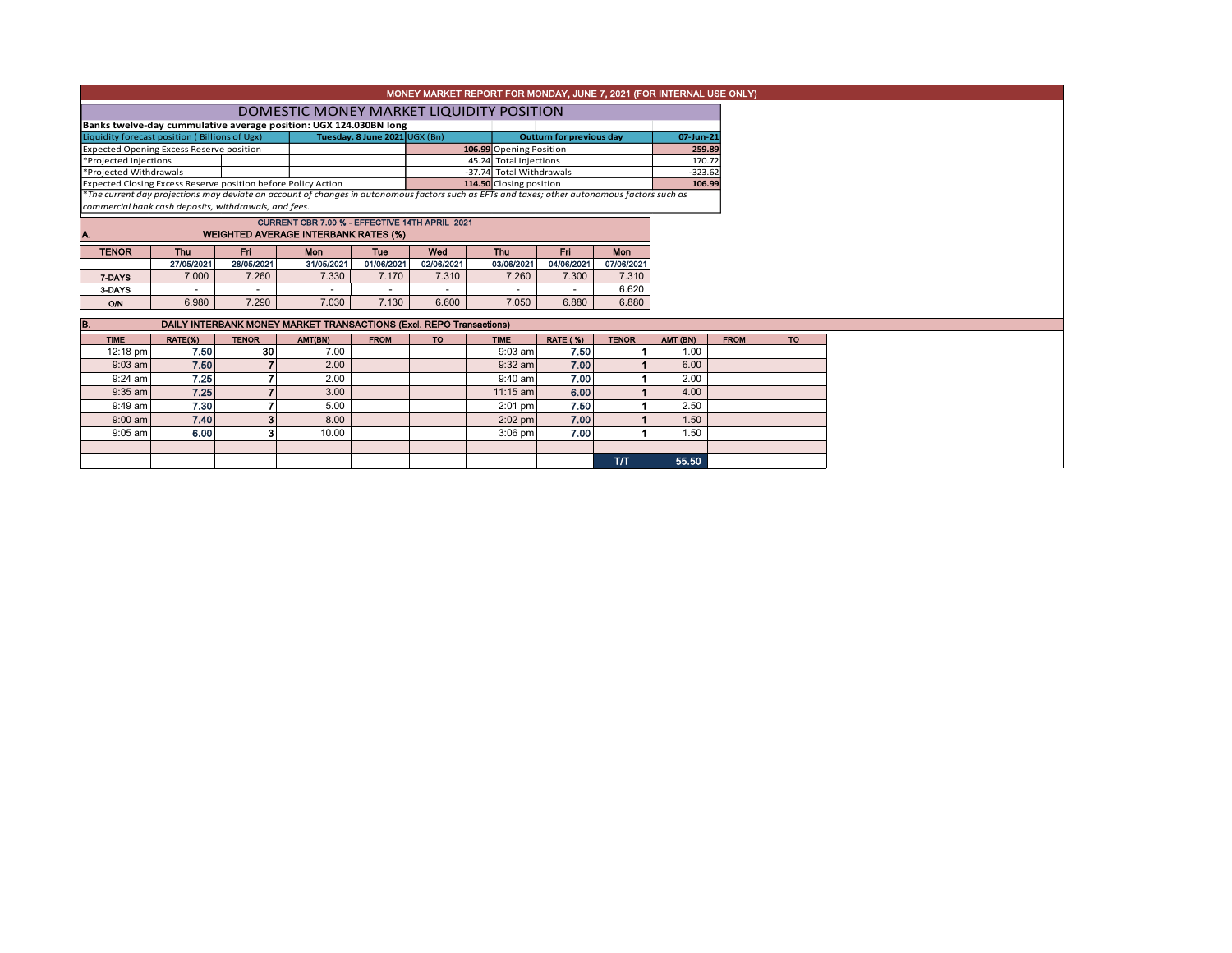|   | <b>CBR AND THE 7- DAY WAR INTERBANK RATES</b> |
|---|-----------------------------------------------|
| . |                                               |



| D.               | MONETARY POLICY OPERATIONS MATURITIES PROFILE: (10-JUNE 2021 - 08-JULY 2021) |                          |                          |             |                          |              |  |  |  |  |  |  |  |
|------------------|------------------------------------------------------------------------------|--------------------------|--------------------------|-------------|--------------------------|--------------|--|--|--|--|--|--|--|
| <b>DATE</b>      | <b>THUR</b>                                                                  | <b>THUR</b>              | <b>THUR</b>              | <b>THUR</b> | <b>THUR</b>              | <b>TOTAL</b> |  |  |  |  |  |  |  |
|                  | 10-Jun-21                                                                    | 17-Jun-21                | 24-Jun-21                | 01-Jul-21   | 08-Jul-21                |              |  |  |  |  |  |  |  |
| <b>REPO</b>      | 983.97                                                                       | $\overline{\phantom{a}}$ | $\overline{a}$           | -           | $\overline{\phantom{a}}$ | 983.97       |  |  |  |  |  |  |  |
| <b>REV REPO</b>  |                                                                              | ۰                        | $\overline{\phantom{a}}$ | ۰           | ۰                        |              |  |  |  |  |  |  |  |
| <b>DEPO AUCT</b> | 39.10                                                                        | 72.10                    | 139.30                   | 506.30      | 27.06                    | 783.86       |  |  |  |  |  |  |  |
| <b>TOTALS</b>    | 1.023.07                                                                     | 72.10                    | 139.30                   | 506.30      | 27.06                    | 1.767.83     |  |  |  |  |  |  |  |

Total O/S Deposit Auction balances held by BOU up to 22 JULY 2021: UGX 1,186 BN Total O/S Repo, Reverse Repo & Deposit Auction balances held by BOU: UGX 2,170 BN

| (EI) STOCK OF TREASURY SECURITIES    |                                                                                       |                |                  |            |             | Eii)<br><b>MONETARY POLICY MARKET OPERATIONS</b> |               |                |              |                |  |  |  |
|--------------------------------------|---------------------------------------------------------------------------------------|----------------|------------------|------------|-------------|--------------------------------------------------|---------------|----------------|--------------|----------------|--|--|--|
|                                      | LAST TBIILS ISSUE DATE: 04-JUNE-2021                                                  |                |                  |            |             | (VERTICAL REPOS, REV-REPOS & DEPOSIT AUCTIONS)   |               |                |              |                |  |  |  |
|                                      | On-the-run O/S T-BILL STOCKs (Bns-UGX)                                                |                | 6.171.07         | 08/06/2021 | OMO         | <b>ISSUE DATE</b>                                | <b>AMOUNT</b> | <b>WAR</b>     | <b>RANGE</b> | <b>TENOR</b>   |  |  |  |
| On-the-run O/S T-BONDSTOCKs(Bns-UGX) |                                                                                       | 08/06/2021     | <b>REPO</b>      | 04-May     | 187.50      | 7.000                                            |               | $\overline{2}$ |              |                |  |  |  |
| TOTAL TBILL & TBOND STOCK- UGX       |                                                                                       |                | 25,372.85        |            | <b>DAUT</b> | 06-May                                           | 40.07         | 7.280          |              | 29             |  |  |  |
| O/S=Outstanding                      |                                                                                       |                | <b>DAUT</b>      | 06-May     | 500.38      | 7.717                                            |               | 56             |              |                |  |  |  |
| <b>MATURITY</b>                      | <b>TOTAL STOCK</b>                                                                    | <b>YTM (%)</b> | <b>CHANGE IN</b> |            | <b>REPO</b> | 06-May                                           | 425.00        | 7.000          |              | 7              |  |  |  |
|                                      | (BN UGX)                                                                              | AT CUT OFF*    | YTM (+/-)        |            | <b>REPO</b> | $10$ -May $\vert$ -                              | 600.50        | 7.000          |              | 3              |  |  |  |
| 91                                   | 81.29                                                                                 | 6.874          | $-0.129$         |            | <b>REPO</b> | 11-May                                           | 283.00        | 7.000          |              | $\overline{2}$ |  |  |  |
| 182                                  | 410.40                                                                                | 9.501          | 0.000            |            | <b>DAUT</b> | $14$ -May $-$                                    | 26.75         | 7.662          |              | 55             |  |  |  |
| 364                                  | 5,679.38                                                                              | 10.500         | $-0.200$         |            | <b>DAUT</b> | $14$ -May -                                      | 9.95          | 7.326          |              | 27             |  |  |  |
| 2YR                                  |                                                                                       | 13.000         | $-0.550$         |            | <b>REPO</b> | $14$ -Mayl-                                      | 742.00        | 7.000          |              | 6              |  |  |  |
| 3YR                                  |                                                                                       | 12.800         | $-1.197$         |            | <b>REPO</b> | 17-May -                                         | 95.00         | 7.000          |              | 3              |  |  |  |
| 5YR                                  | 1.589.27                                                                              | 15.100         | $-1.400$         |            | <b>DAUT</b> | 20-May -                                         | 278.96        | 7.536          |              | 56             |  |  |  |
| 10YR                                 | 9.147.22                                                                              | 15.970         | $-0.030$         |            | <b>DAUT</b> | 20-May -                                         | 2.98          | 7.328          |              | 28             |  |  |  |
| 15YR                                 | 7.447.58                                                                              | 14.400         | $-1.700$         |            | <b>REPO</b> | $20$ -May $-$                                    | 441.00        | 7.000          |              |                |  |  |  |
| <b>20YR</b>                          | 1.017.70                                                                              | 16.990         | $-0.510$         |            | <b>REPO</b> | 21-May                                           | 305.00        | 7.000          |              | 6              |  |  |  |
|                                      | Cut OFF is the lowest price/ highest yield that satisfies the auction awarded amount. |                |                  |            | <b>REPO</b> | 25-May -                                         | 222.09        | 7.000          |              | $\overline{2}$ |  |  |  |
|                                      |                                                                                       |                |                  |            | <b>REPO</b> | 26-May                                           | 136.00        | 7.000          |              |                |  |  |  |
|                                      |                                                                                       |                |                  |            | DAUT        | 27-May -                                         | 35.70         | 7.649          |              | 56             |  |  |  |
|                                      |                                                                                       |                |                  |            | <b>DAUT</b> | 27-May -                                         | 44.05         | 7.316          |              | 28             |  |  |  |
|                                      |                                                                                       |                |                  |            | <b>REPO</b> | 27-May -                                         | 949.00        | 7.000          |              | 8              |  |  |  |
|                                      |                                                                                       |                |                  |            | <b>DAUT</b> | 04-Jun                                           | 83.03         | 7.743          |              | 55             |  |  |  |
|                                      |                                                                                       |                |                  |            | <b>REPO</b> | $04 - Jun$                                       | 701.00        | 7.000          |              | 6              |  |  |  |
|                                      |                                                                                       |                |                  |            | <b>REPO</b> | 07-Jun                                           | 283.00        | 7.000          |              | 3              |  |  |  |
|                                      |                                                                                       |                |                  |            |             | WAR-Weighted Average Rate                        |               |                |              |                |  |  |  |